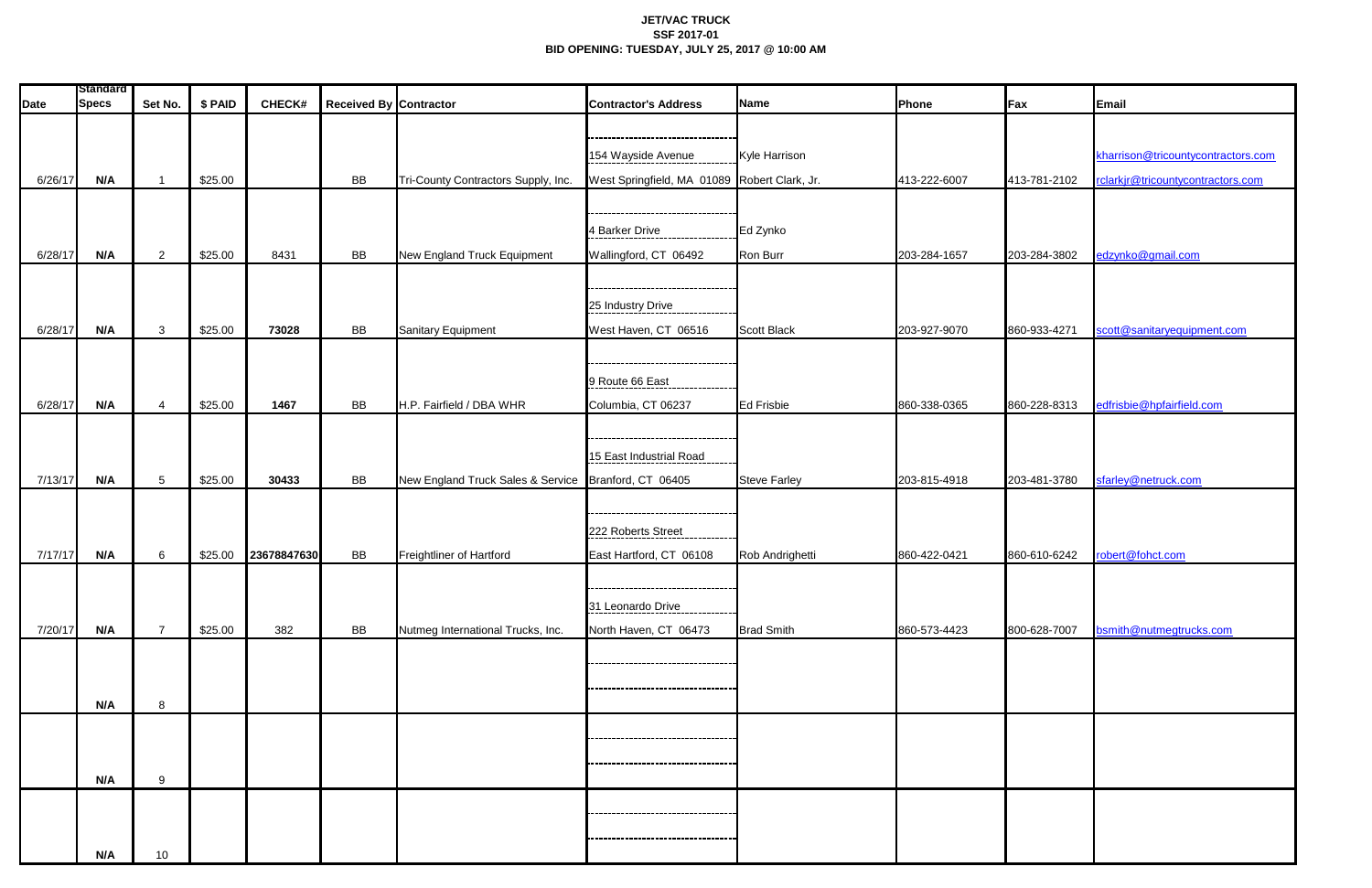## **JET/VAC TRUCK SSF 2017-01 BID OPENING: TUESDAY, JULY 25, 2017 @ 10:00 AM**

|             | <b>Standard</b> |    |                 |                                      |                                       | Name |       |                 |       |
|-------------|-----------------|----|-----------------|--------------------------------------|---------------------------------------|------|-------|-----------------|-------|
| <b>Date</b> | <b>Specs</b>    |    | Set No. \$ PAID | <b>CHECK#</b> Received By Contractor | <b>Contractor's Address</b>           |      | Phone | $\mathsf{F}$ ax | Email |
|             |                 |    |                 |                                      |                                       |      |       |                 |       |
|             |                 |    |                 |                                      |                                       |      |       |                 |       |
|             |                 | 11 |                 |                                      |                                       |      |       |                 |       |
|             |                 |    |                 |                                      |                                       |      |       |                 |       |
|             |                 |    |                 |                                      | ---------------------------------     |      |       |                 |       |
|             |                 |    |                 |                                      | ------------------------------------  |      |       |                 |       |
|             |                 | 12 |                 |                                      |                                       |      |       |                 |       |
|             |                 |    |                 |                                      |                                       |      |       |                 |       |
|             |                 |    |                 |                                      |                                       |      |       |                 |       |
|             |                 |    |                 |                                      |                                       |      |       |                 |       |
|             |                 | 13 |                 |                                      |                                       |      |       |                 |       |
|             |                 |    |                 |                                      |                                       |      |       |                 |       |
|             |                 |    |                 |                                      |                                       |      |       |                 |       |
|             |                 |    |                 |                                      | ------------------------------------  |      |       |                 |       |
|             |                 | 14 |                 |                                      |                                       |      |       |                 |       |
|             |                 |    |                 |                                      |                                       |      |       |                 |       |
|             |                 |    |                 |                                      |                                       |      |       |                 |       |
|             |                 |    |                 |                                      | ,,,,,,,,,,,,,,,,,,,,,,,,,,,,,,,,,,,,, |      |       |                 |       |
|             |                 | 15 |                 |                                      |                                       |      |       |                 |       |
|             |                 |    |                 |                                      |                                       |      |       |                 |       |
|             |                 |    |                 |                                      |                                       |      |       |                 |       |
|             |                 |    |                 |                                      |                                       |      |       |                 |       |
|             |                 | 16 |                 |                                      |                                       |      |       |                 |       |
|             |                 |    |                 |                                      |                                       |      |       |                 |       |
|             |                 |    |                 |                                      |                                       |      |       |                 |       |
|             |                 | 17 |                 |                                      |                                       |      |       |                 |       |
|             |                 |    |                 |                                      |                                       |      |       |                 |       |
|             |                 |    |                 |                                      | ------------------------------------  |      |       |                 |       |
|             |                 |    |                 |                                      |                                       |      |       |                 |       |
|             |                 | 18 |                 |                                      |                                       |      |       |                 |       |
|             |                 |    |                 |                                      |                                       |      |       |                 |       |
|             |                 |    |                 |                                      |                                       |      |       |                 |       |
|             |                 |    |                 |                                      |                                       |      |       |                 |       |
|             |                 | 19 |                 |                                      |                                       |      |       |                 |       |
|             |                 |    |                 |                                      |                                       |      |       |                 |       |
|             |                 |    |                 |                                      |                                       |      |       |                 |       |
|             |                 |    |                 |                                      |                                       |      |       |                 |       |
|             |                 | 20 |                 |                                      |                                       |      |       |                 |       |